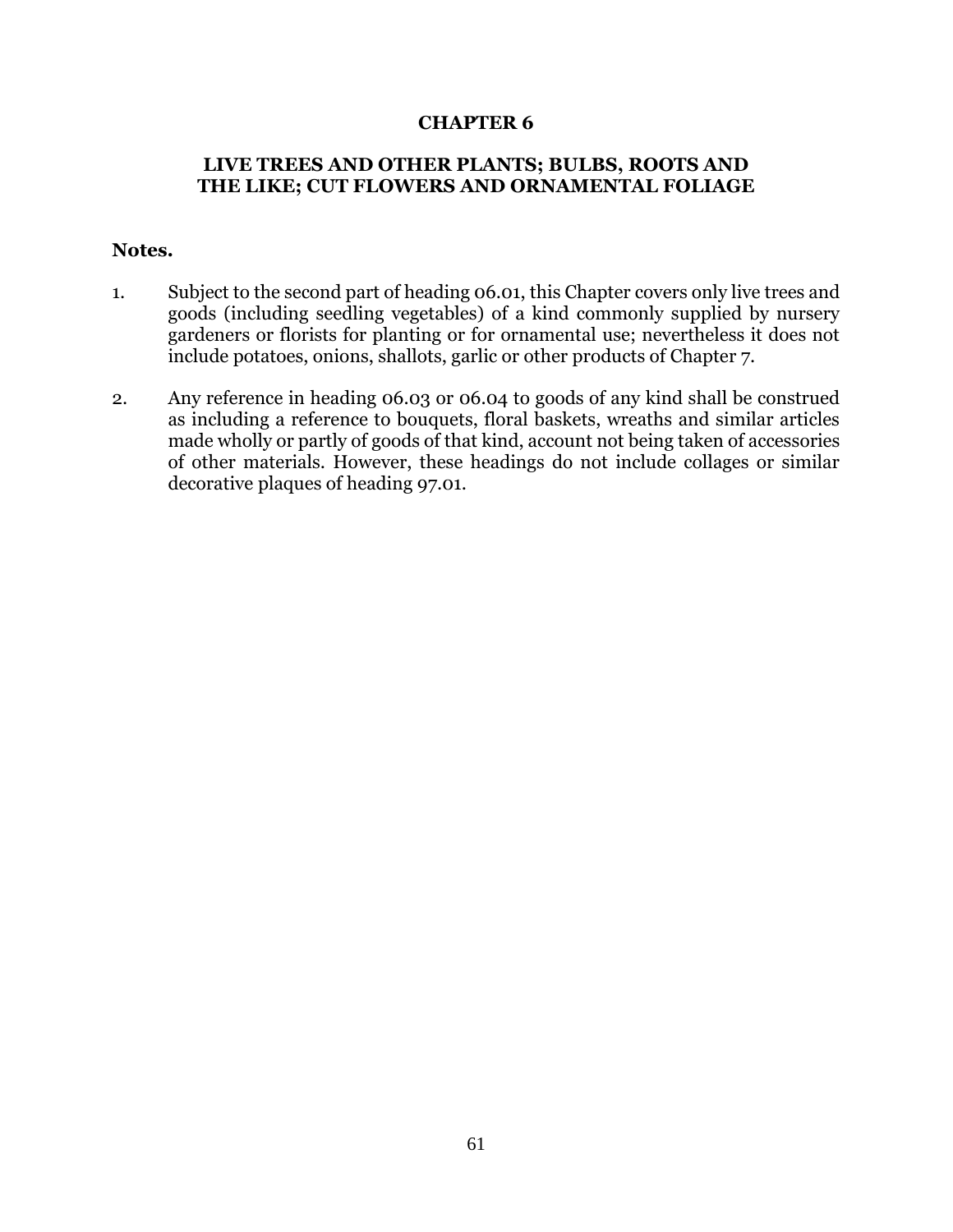| <b>HS</b> | <b>CET</b> | PR <sub>1</sub> | <b>DESCRIPTION OF GOODS</b>                                                                                                                                                         | <b>DUTY</b><br><b>RATE</b> | <b>UNIT</b>     | <b>SITC</b><br><b>REV4</b> |
|-----------|------------|-----------------|-------------------------------------------------------------------------------------------------------------------------------------------------------------------------------------|----------------------------|-----------------|----------------------------|
| 06.01     |            |                 | Bulbs, tubers, tuberous roots,<br>corms, crowns and rhizomes,<br>dormant, in growth or in flower;<br>chicory plants and roots other<br>than roots of heading 12.12.                 |                            |                 |                            |
| 0601.10   | 00         |                 | - Bulbs, tubers, tuberous roots,<br>corms, crowns and<br>rhizomes, dormant                                                                                                          | Free                       | $\text{kg/u}$   | 292.611                    |
| 0601.20   | 00         |                 | - Bulbs, tubers, tuberous roots,<br>corms, crowns and<br>rhizomes, in growth or in<br>flower; chicory plants and<br>roots:                                                          |                            |                 |                            |
| 0601.20   | 10         |                 | --- Bulbs, tubers, tuberous roots,<br>corms, crowns and<br>rhizomes, in growth or in<br>flower                                                                                      | Free                       | $\text{kg/u}$   | 292.612                    |
| 0601.20   | 20         |                 | - - - Chicory plants                                                                                                                                                                | Free                       | $\text{kg/u}$   | 292.613                    |
| 0601.20   | 30         |                 | $--$ Roots                                                                                                                                                                          | Free                       | kg/u            | 292.619                    |
| 06.02     |            |                 | Other live plants (including their<br>roots),<br>cuttings<br>and<br>slips;<br>mushroom spawn.                                                                                       |                            |                 |                            |
| 0602.10   | 00         |                 | - Unrooted cuttings and slips                                                                                                                                                       | Free                       | $\frac{kg}{u}$  | 292.691                    |
| 0602.20   | 00         |                 | - Trees, shrubs and bushes,<br>grafted or not, of kinds<br>which bear edible fruit or<br>nuts                                                                                       | Free                       | $\text{kg/u}$   | 292.692                    |
| 0602.30   | 00         |                 | - Rhododendrons and azaleas,<br>grafted or not                                                                                                                                      | Free                       | $\text{kg/u}$   | 292.693                    |
| 0602.40   | $00\,$     |                 | - Roses, grafted or not                                                                                                                                                             | Free                       | kg/u            | 292.694                    |
| 0602.90   | 00         |                 | - Other:                                                                                                                                                                            |                            |                 |                            |
| 0602.90   | 10         |                 | - - - Banana plants                                                                                                                                                                 | 15%                        | kg <sub>2</sub> | 292.695                    |
| 0602.90   | 20         |                 | - - - Coconut plants                                                                                                                                                                | 15%                        | kg              | 292.696                    |
| 0602.90   | 30         |                 | - - - Cocoa plants                                                                                                                                                                  | 15%                        | kg              | 292.697                    |
| 0602.90   | 40         |                 | - - - Citrus plants                                                                                                                                                                 | 15%                        | kg              | 292.698                    |
| 0602.90   | 90         |                 | $--$ Other                                                                                                                                                                          | Free                       | kg              | 292.699                    |
| 06.03     |            |                 | Cut flowers and flower buds of a<br>kind suitable for bouquets or for<br>ornamental purposes,<br>fresh,<br>dyed,<br>bleached,<br>dried,<br>impregnated or<br>otherwise<br>prepared. |                            |                 |                            |
| 0603.10   |            |                 | - Fresh:                                                                                                                                                                            |                            |                 |                            |